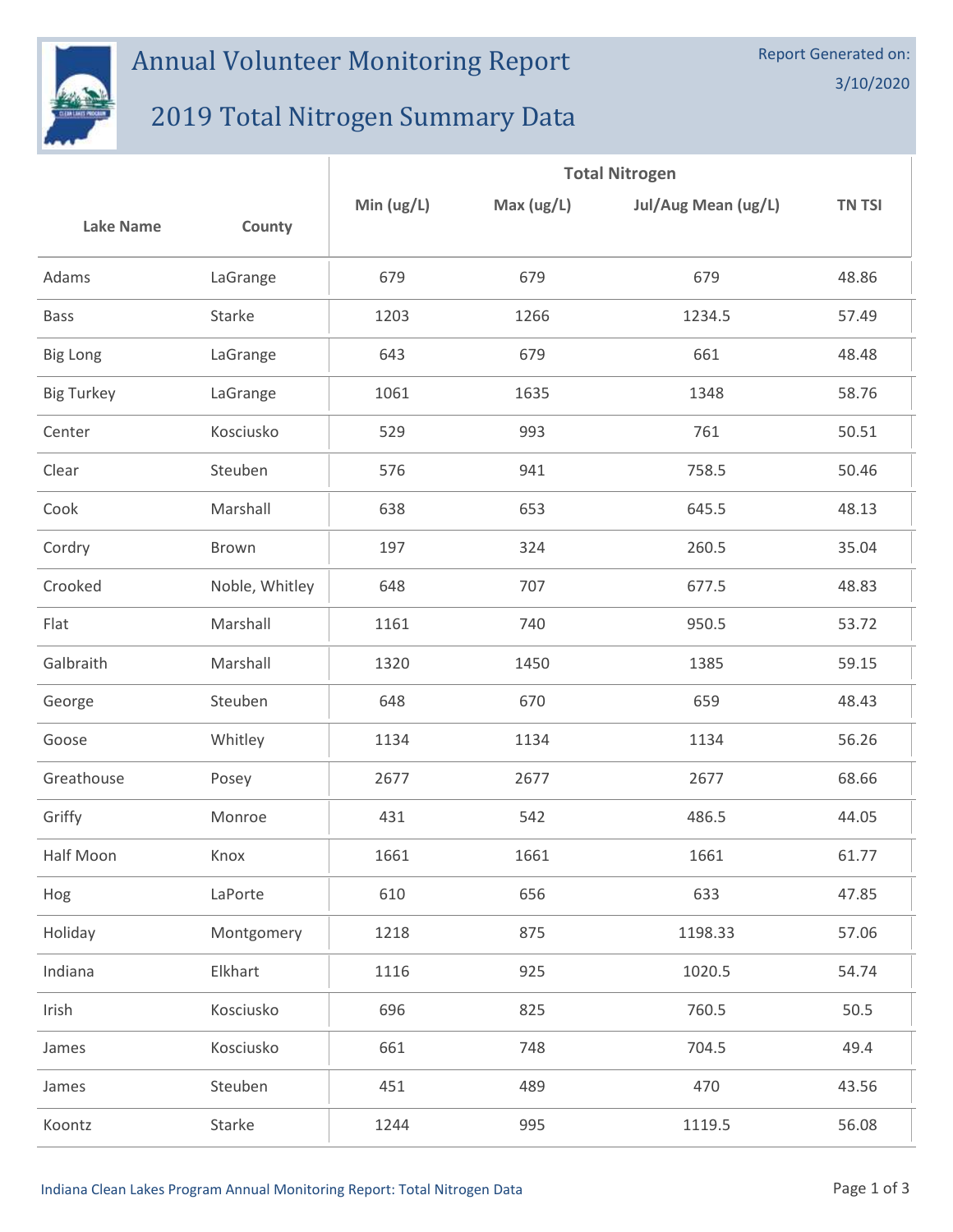|                   |           | <b>Total Nitrogen</b> |           |                     |               |
|-------------------|-----------|-----------------------|-----------|---------------------|---------------|
| <b>Lake Name</b>  | County    | Min $(ug/L)$          | Max(ug/L) | Jul/Aug Mean (ug/L) | <b>TN TSI</b> |
| Lake of the Woods | Marshall  | 1108                  | 1108      | 1108                | 55.93         |
| Lamb              | Johnson   | 389                   | 603       | 496                 | 44.33         |
| Little Crooked    | Whitley   | 1201                  | 1225      | 1213                | 57.24         |
| Little Turkey     | LaGrange  | 1193                  | 1726      | 1459.5              | 59.91         |
| Long Pond Anson's | Knox      | 1270                  | 1270      | 1270                | 57.9          |
| Long Pond Gibson  | Gibson    | 1937                  | 1937      | 1937                | 63.99         |
| Long Pond Knox    | Knox      | 1107                  | 995       | 1051                | 55.17         |
| Louise            | Porter    | 1159                  | 751       | 955                 | 53.79         |
| Mackey            | Posey     | 1610                  | 1793      | 1701.5              | 62.12         |
| Manitou           | Fulton    | 1047                  | 1557      | 1302                | 58.26         |
| Martin            | LaGrange  | 2160                  | 2247      | 2203.5              | 65.85         |
| Maxinkuckee       | Marshall  | 569                   | 723       | 646                 | 48.14         |
| <b>Myers</b>      | Marshall  | 692                   | 930       | 811                 | 51.43         |
| North Twin        | LaGrange  | 1371                  | 888       | 1129.5              | 56.21         |
| Ole Swimming Hole | Morgan    | 818                   | 994       | 906                 | 53.03         |
| Olin              | LaGrange  | 1979                  | 3329      | 2654                | 68.53         |
| Oliver            | LaGrange  | 1214                  | 1694      | 1454                | 59.85         |
| Oswego            | Kosciusko | 614                   | 651       | 632.5               | 47.84         |
| Papakeechie       | Kosciusko | 495                   | 523       | 509                 | 44.71         |
| Pitcher           | Posey     | 1503                  | 1503      | 1503                | 60.33         |
| Ribeyre           | Posey     | 1140                  | 1208      | 1174                | 56.76         |
| Saugany           | LaPorte   | 357                   | 421       | 389                 | 40.83         |
| Silver            | Steuben   | 624                   | 624       | 624                 | 47.64         |
| Skinner           | Noble     | 1586                  | 1938      | 1762                | 62.62         |
| South Twin        | LaGrange  |                       |           |                     |               |
| Sweetwater        | Brown     | 315                   | 343       | 329                 | 38.41         |